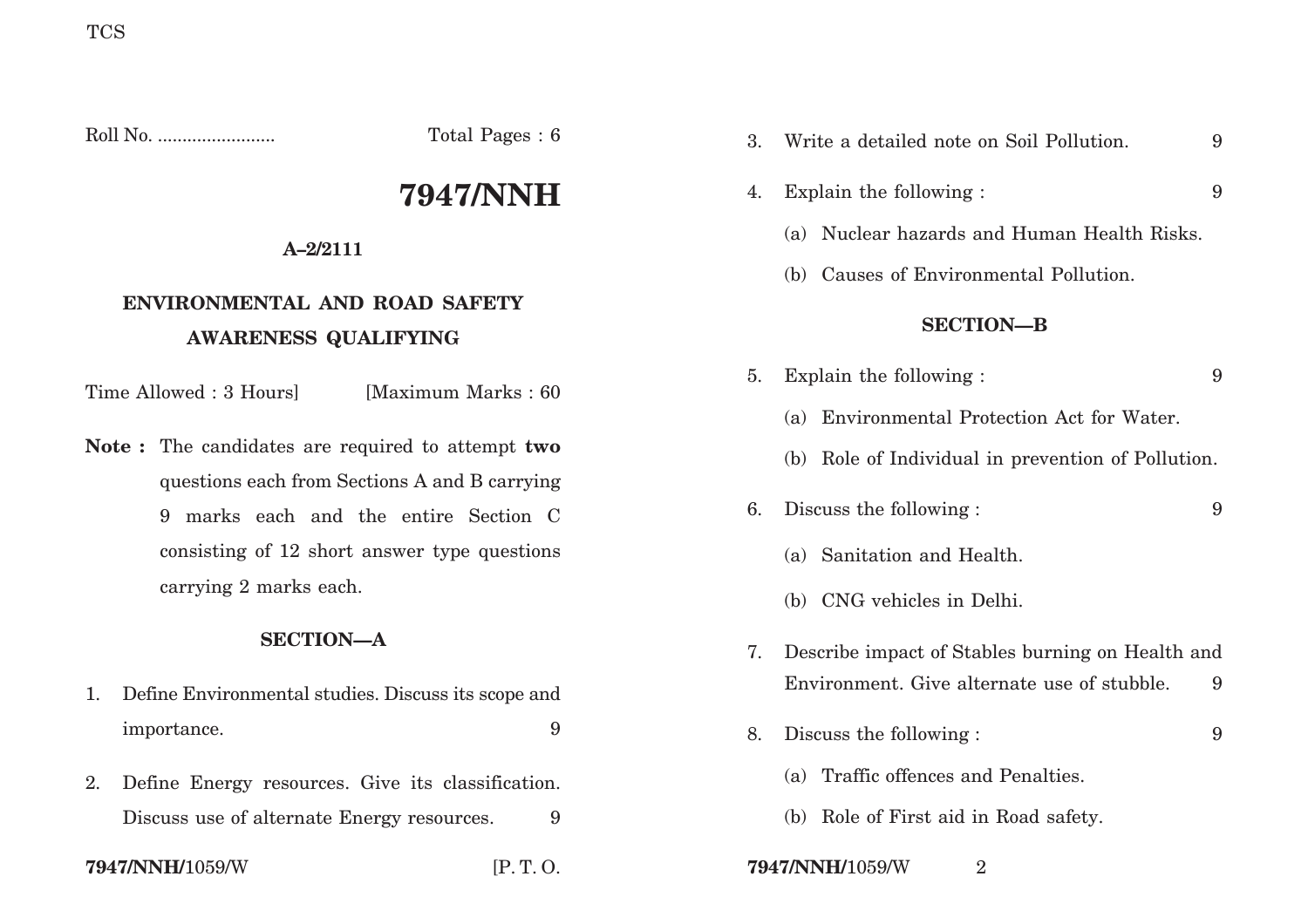#### **SECTION—C**

- 9. Write short notes on the following :  $12 \times 2=24$ (i) Population growth. (ii) Forest conservation. (iii) Global warming. (iv) Climate change. (v) Silent valley. (vi) Chipko movement. (vii) Human health. (viii) Droughts. (ix) Renewable resources. (x) Biodiversity.
	- (xi) Land resources.
	- (xii) Deforestation.

#### **PUNJABI VERSION**

 $\vec{\delta}$ ਟ : ਭਾਗ A ਅਤੇ B ਹਰੇਕ ਵਿਚੋਂ **ਦੋ–ਦੋ** ਪੁਸ਼ਨ ਕਰੋ ਅਤੇ ਹਰੇਕ ਪਸ਼ਨ ਦੇ 9 ਅੰਕ ਹਨ। ਭਾਗ C ਸਾਰਾ ਕਰੋ। ਇਸ ਵਿਚ 12 ਸੰਖੇਪ ਉੱਤਰ ਵਾਲੇ ਪੁਸ਼ਨ ਲਾਜਮੀ ਹਨ ਅਤੇ ਹਰੇਕ ਪਸ਼ਨ ਦੇ 2 ਅੰਕ ਹਨ।

#### **Bwg—A**

- 1. ਵਾਤਾਵਰਣ ਸਿੱਖਿਆ ਦੀ ਪਰਿਭਾਸ਼ਾ ਦਿਓ। ਇਸ ਦੇ ਸਕੋਪ  $\overline{a}$  ਅਤੇ ਮਹੱਤਤਾ ਤੇ ਚਰਚਾ ਕਰੋ। ਬਿਨਾਇਤ ਸ਼ਾਹਿ ਅਤੇ 19
- 2. ਉਰਜਾ ਸਰੋਤਾਂ ਦੀ ਪਰਿਭਾਸ਼ਾ ਦਿਓ। ਇਸ ਦਾ ਵਰਗੀਕਰਣ ਕਰੋ। ਵਿਕਲਪਿਕ ਉਰਜਾ ਸਰੋਤਾਂ ਦੀ ਵਰਤੋਂ ਤੇ **ਚਰਚਾ kro[** <sup>9</sup>
- 3. **im`tI pRdUSx qy iek not ilKo[** <sup>9</sup>
- <u>4 ਹੇਨ ਲਿਖਿਆਂ ਦਾ ਵਰਣਨ ਕਰੋ:</u>
	- (a) ਪ੍ਰਮਾਣੂ ਖਤਰੇ ਅਤੇ ਮਨੁੱਖੀ ਸਿਹਤ ਦਾ ਖਤਰਾ।
	- (b) ਵਾਤਾਵਰਣਿਕ ਪ੍ਰਦੂਸ਼ਣ ਦੇ ਕਾਰਨ। 9

**7947/NNH/**1059/W <sup>3</sup> [P. T. O. **7947/NNH/**1059/W <sup>4</sup>